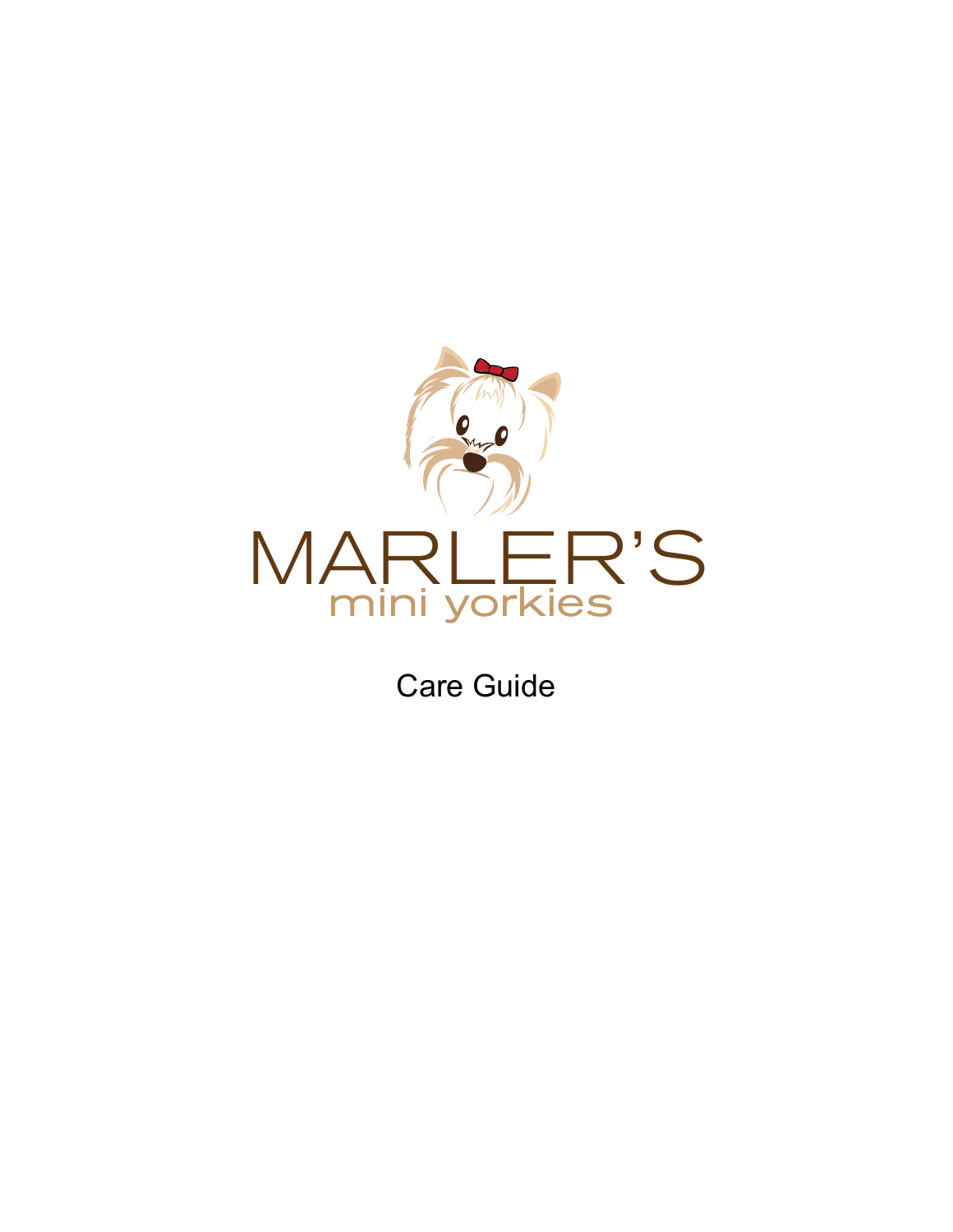## **Adorable Yorkies Health Guarantee**



This male/female yorkshire terrier is being sold

| To                                                                                                                                                                                                                                       | 0n                                                                                                             |
|------------------------------------------------------------------------------------------------------------------------------------------------------------------------------------------------------------------------------------------|----------------------------------------------------------------------------------------------------------------|
|                                                                                                                                                                                                                                          | Microchip number and the state of the state of the state of the state of the state of the state of the state o |
| Parents                                                                                                                                                                                                                                  | And                                                                                                            |
| This puppy is being sold as <b>Example 20</b> is the sold as <b>Example 20</b> is the sold as the sold as the sold as the sold as the sold as the sold as the sold as the sold as the sold as the sold as the sold as the sold as the so | For the amount of <b>Example 20</b>                                                                            |

1. This puppy has been vet checked, and appears in perfect health.

2. This puppy is guaranteed for the first year of life, against life threatening congenital abnormalites such as, Hip dysplasia, hip perthies, and high grade luxatin patella.

3. This puppy is guaranteed for the first 3 years of life against life threatening congenital abnormalities such as liver stent, or defective heart. If this puppy develops, such a life threatening congenital abnormality within first 3 years of life, the breeder will replace the puppy at breeder's expense with a male/female of like value as soon as a replacement becomes available. The buyer will be allowed to keep original puppy in addition to the replacement puppy if breeder and buyer agree. If a replacement puppy is not desired , the breeder will offer a refund up to the price of the puppy, determined on a case-by-case basis.

4. Breeder will not be responsible for medical treatment to cure such abnormalities. The vet who finds such abnormality will be required to confirm puppy's microchip number and to write a description of the abnormality on his/her formal business letterhead, and be available if need be, to discuss such issues with the breeder's vet.

5. In the event of death, the puppy must be autopsied by a certified vet, with tissue samples, etc. Sent in for analysis stating the cause of death. A confirmed microchip number will be required with the report.

6. This certifies that the new owner has been warned about the possibilities of hypoglycemia, (low blood sugar). Death or injury caused by hypoglycemia will be the sole responsibility of the new owner.

7. Injuries that occur after ownership is transferred are the sole responsibilities of the new owner such things as, if the puppy is hit, dropped, kicked, stepped on, sat on, or mauled by another animal, which results in any physical problem, i.E., Seizures, injured joints, death, etc.

8. This certifies that the new owner understands there is no guarantee on adult weights or eventual size.

9. This certifies that puppies sold as "pet" will be spayed/neutered. In the event they are bred, they will be repossessed along with all puppies produced.

10. In the event this dog is mistreated, neglected , kept outside or housed on wire flooring, abused in any way; This certifies that Vickey Marler will have the right to repossess immediately regardless of current owner.

11. Exhibitors-breeders: this certifies that the buyer understands that females sold as show or breeding dogs will not be breed before their first birthday. Females will be breed responsibly with timely rest periods, keeping her health and welfare a priority. All breeding females will be spayed and not bred after the age of 7 Years old. The new owner agrees that loving homes will be provided for retired breeding adults. Puppies/adults sold for show or breeding will not be sold to 3rd party for breeding purposes without the consent of Vickey Marler. Failure to comply gives vickey marler the right to repossess immediately regardless of current owner.

12. This certifies that if the new owner is no longer able to care for this puppy, the new owner agrees to contact Vickey Marler of right to first refusal, and/or approval of a new suitable home. Vickey marler agrees to provide a home at any time if needed.

By accepting possession of this yorkshire terrier mentioned above, the new owner acknowledges having previously Read and agrees to the terms of this agreement.

Vickey Marler, breeder

 $Date$  and  $Date$  and  $Date$  and  $Date$  and  $Date$  and  $Date$  and  $Date$  and  $Date$  and  $Date$  and  $Date$  and  $Date$  and  $Date$  and  $Date$  and  $Date$  and  $Date$  and  $Date$  and  $Date$  and  $Date$  and  $Date$  and  $Date$  and  $Date$  and  $Date$  and  $Date$  and  $Date$  and  $Date$  and  $Date$  and  $Date$  and  $Date$  a

\_\_\_\_\_\_\_\_\_\_\_\_\_\_\_\_\_\_\_\_\_\_\_\_\_\_\_\_\_\_\_\_\_\_\_\_\_\_\_\_\_\_\_\_\_\_\_\_\_\_\_\_\_\_\_\_\_\_ Date\_\_\_\_\_\_\_\_\_\_\_\_\_\_\_\_\_\_\_\_\_\_\_\_\_\_\_\_

New owner

Vickey Marler- 816-232-4425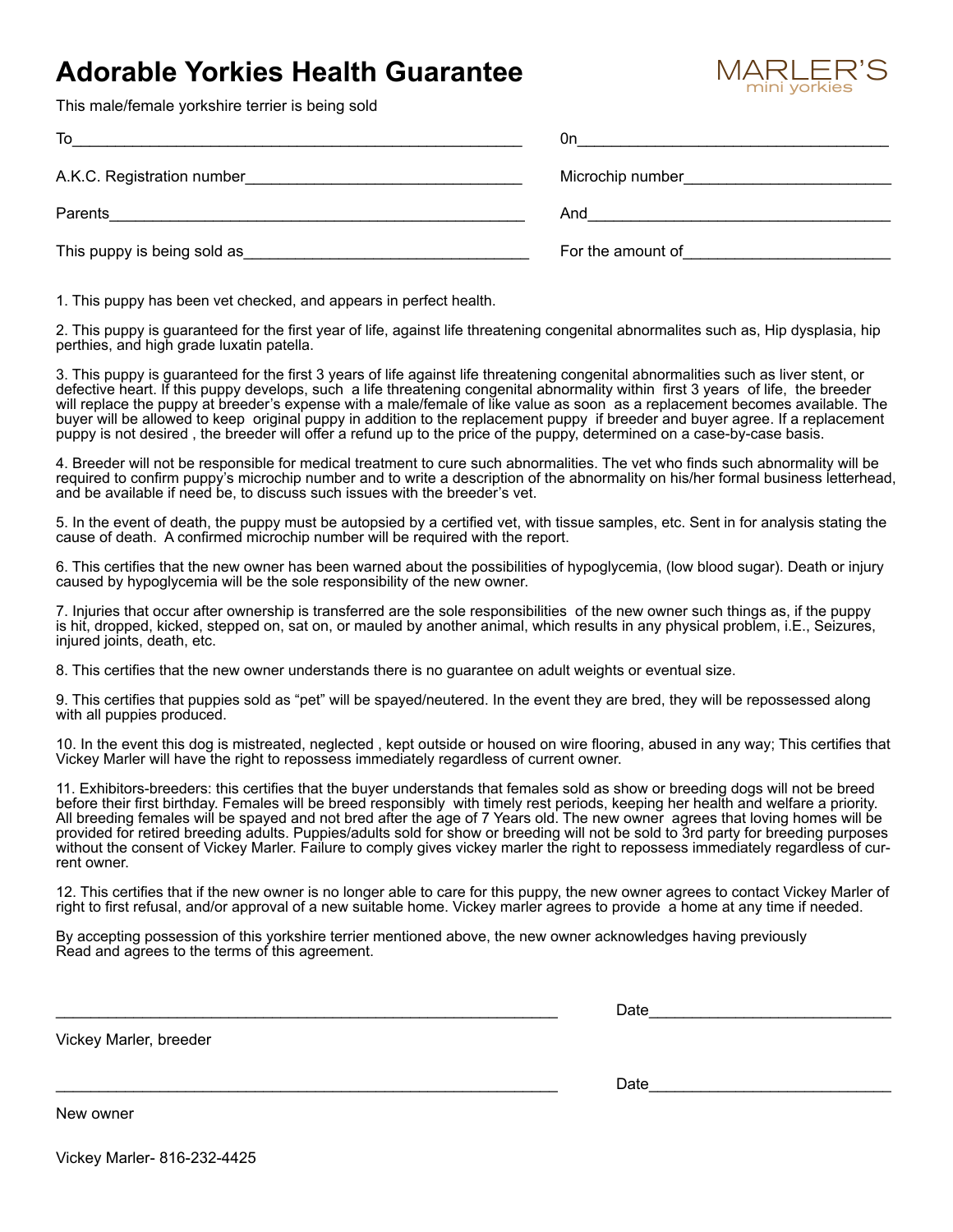## **Yorkshire Terrier Care Guide**

Tinies and Choking Feeding Royal Canin Low Blood Sugar Easily Stepped or Sat On Outside Dangers Clipping Hair Around Rear-Ends Trouble Losing Baby Teeth Ears Standing Up Sensitive, Yet Active



I know from experience that it is easy to put instructions away, with the best intentions of reading it later. However, some of these guidelines are the difference between life and death for your puppy.

#### **Please read carefully:**

Before you read any further, make sure you realize that a yorkie is a high maintenance dog! They require a lot of time, attention, and human interaction! Even my biggest pups are small. The tinies require extra attention, and a close eye on them. I don't recommend that you purchase a yorkie, especially a tiny, if you are gone a lot, have small children, or if you don't plan on making it a part of your family. **I beg you to read up on the breed! This is just a guide, not a professional book!**

**They choke, they choke, they choke!!** When giving your puppy food, snack, or maybe even the forbidden tidbit from the table, always remember how small their throats are. Unlike most dogs, they get the smallest things caught in their throats. **Cut-up Everything you give to them, into very small pieces!** Especially when they are puppies, and a good habit to get into throughout their lifetime. Not only are their throats small, the smaller dogs also have trouble chewing something bigger. I use and highly recommend dry **Royal Canin**. Use puppy 33 until they are 10 months old, and then Yorkshire 28. Royal Canin is available at petsmart and petco. **Make sure food is available to them at all times!** They will eat small amounts throughouthe day, and night. Adults usually eat between ¼ to ½ cup a day. I use honey comb dry cereal for treats. I also **recommend a halter leash**, not a collar) due to their small trechea. A Ferret halter works great for the smaller babies.

Yorkies have **Low Blood Sugar** until they are about 12 weeks old, and longer if they are a tiny. Make sure they eat well before they play to hard. If they seem sluggish, shake, act drunk, hard to wake up, or even volmit, give a dime size doze of nutri-cal, on their tongue, (karo syrup works in a pinch, do not use honey) and call me. If they seem to be playing really hard, stressful trips to the vet, groomer or traveling long distances, it wouldn't hurt to give them a doze to be safe. But you can overdo it, so no more than once or twice a day. **Call me immediately if your baby doesn't eat, (Especially the day you receive your baby) low blood sugar can be deadly!!!** Scrambled eggs, canned food, cheese, or cooked chicken (cut in small pieces) can be used in a desperate attempt to get them to eat. I use honey comb dry cereal for treats!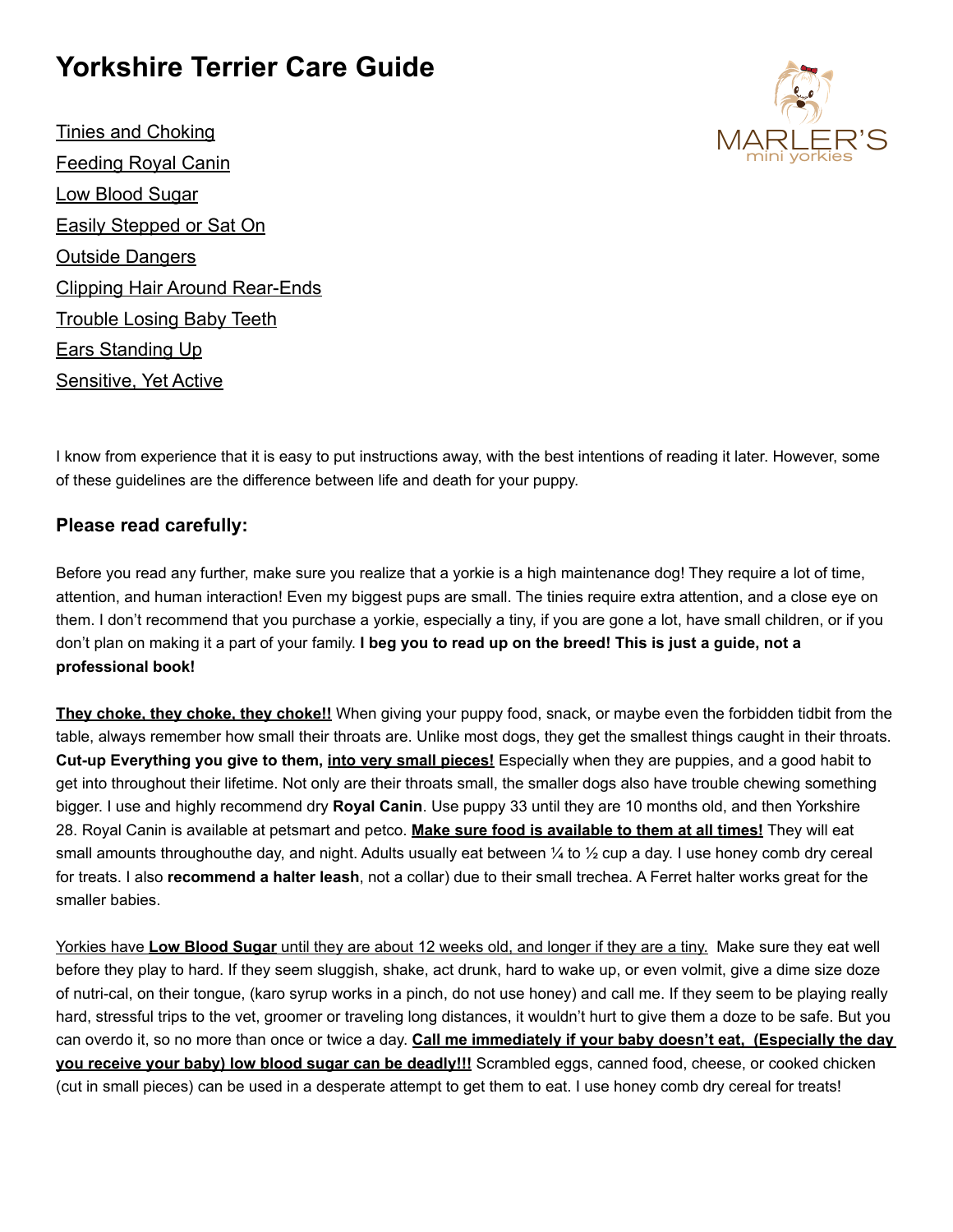

Watch where you walk, or set. You will learn to **scoot your feet** when you walk, and **always watch where you step**. They will run under your feet, until they figure out that it might be a dangerous practice. The other thing I noticed with all dogs, is they will jump on the couch or chair, and look at you lovingly. You move them over so you can sit next to them and **as you turn to sit, they jump under you, and end up getting sat on!** I learned to hold them as you are sitting. Until they have learned to get out of your way, be very careful! It is almost impossible to keep them off of couch or in bed with you, so be careful how they get down. Serious injuries can occur from jumping off of furniture has resulted in hurt knees, broken bones, and even death. I've heard several horror stories of broken necks from jumping off the back of the couch. You can build or purchase dog stairs and ramps to help them get on and off the furniture and beds. **Never leave children alone with babies or tinies!!!**

Many yorkies, (even 12 lb) have been known to **meet their demise to outside dangers!** Other dogs, hawks, owls, and coyotes, have been known to carry them off. Use Extreme caution when your dog is outside, and **always stay with them!** Keep in mind people have been known to steal them too. Owner's report them stolen out of their yard, and one new owner had her baby while paying for gas! **Be on your guard at all times.** They do quite well as inside dogs. I use potty pads. I found that the bedpads (found in the pharmacy area) are bigger and cheaper than the puppy training pads. The puppies Are already using them.

Yorkies are capable of that long beautiful hair. It takes a lot of work to keep them beautiful. Even if you decide to keep their coats short, you need to **keep their rear-ends clipped short.** The hair tends to get in the way, when they potty. Eventually, There is a build-up, and they will not be able to poop. This could be very serious, and needs to be watched, even as adults.

When your puppy is 6-8 months old, you need to make sure that an adult tooth is not growing along side of his puppy tooth. It is very common to have trouble losing their puppy teeth. A trip to the vet will be warranted, for some teeth pulling, and a good idea to spay or neuter, at the same time. Females should be spayed before they are 9 months old, males neutered, as young as your vet recommends, they will mark territories if older. Due to excessive amounts of tartar, their teeth will need at least yearly cleaning from your vet. Daily brushing seems to help reduce tartar.

Your puppy will have the tips of his ears shaved, just a little help in keeping his ears up. They will go up and down, as they teeth, but should be up after a few months old. If they fold down in half, taping might be necessary.

Yorkies are very sensitive to your moods! They just melt if they think you are mad at them, be sure to let them know that you still love them, even if they did something bad, **never hit or kick them.** A firm, **"no"** is usually sufficent. They will run to you if they are in trouble, just to get that reassurance. Chaos in the house will make them shiver in fear. Trips to the vet, and strange places scare them too. Be sure to let them know everything is ok. **They need lots of love, and attention!**

Yorkies are very active. Especially up to about 10 months old. They are very athletic, and like to run! They settle down to be quite the lap dog, as adults. Yorkies also like to chew. I buy toddler teething toys (those without water) for them, even as adults. The size is right, and they love the rattle sounds most teethers come with. A word to the wise, keep all paper out of reach. Puppies are the worst, but even my adults love to chew paper, especially magazines, Phone books and toilet paper.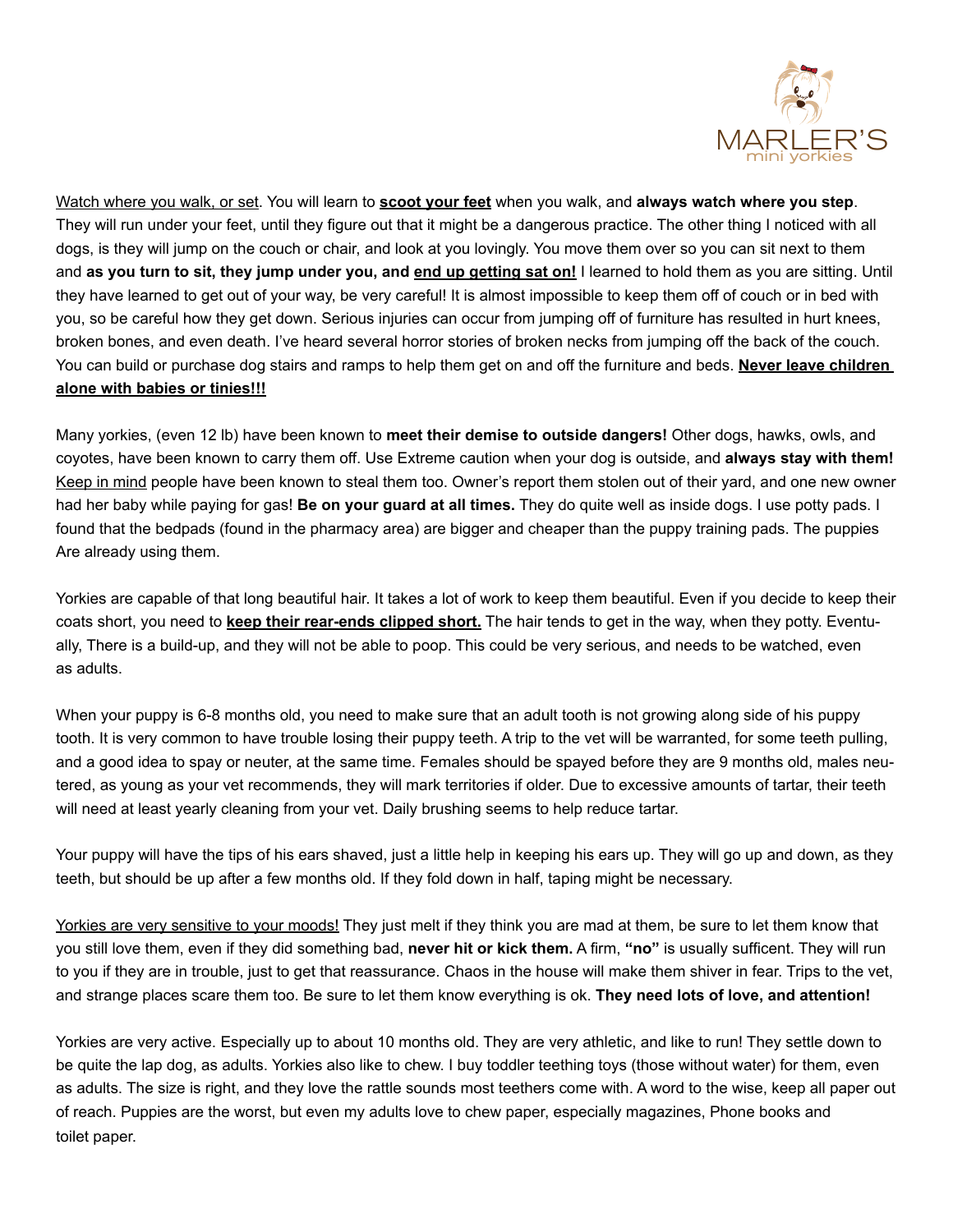#### **SouthPaws Veterinary Clinic. LLC Puppy Vaccination and DeWorming Guidelines**



\*Puppies should be dewormed every 2 to 3 weeks starting around 2 weeks of age and continuing until a negative fecal is done at about 8-10 weeks of age and then as needed.

\*Start flea protection at the age indicated on your product of choice or as directed by a Veterinarian (Frontline, Advantage/ Advantix or Revolution NOT OTC flea Preventatives! They can be harmful and are not very effective).

\*Vaccinations guidelines are as follows...basically, every 2 to 3 weeks starting no earlier than 7 weeks and ending at 15 to 16 weeks of age followed with yearly booster vaccinations......

- **7 weeks-DA2PPv + Cv**
- **10 weeks-DA2PPv**
- **13 weeks-DA2PPv**
- **16 weeks-DA2P + Rabies**

If a dog will be boarded, we may also add a "Kennel Cough" (Bordatella) vaccination & booster at @ 14-16 weeks.

If Lyme Disease is a problem in your area, 14 & 16 weeks are a good time to add this into your protocol as well.

\*We highly recommend starting pups on a monthly heartworm preventative. They can begin as early as 8 weeks but definitely before 6 months of age.

\*Spaying or Neutering is very important if a dog is not going to be used for breeding purposes. We suggest having surgery performed any time after 4 months of age but certainly before 6 months of age as many dogs may start to show signs of sexual maturity by this time.